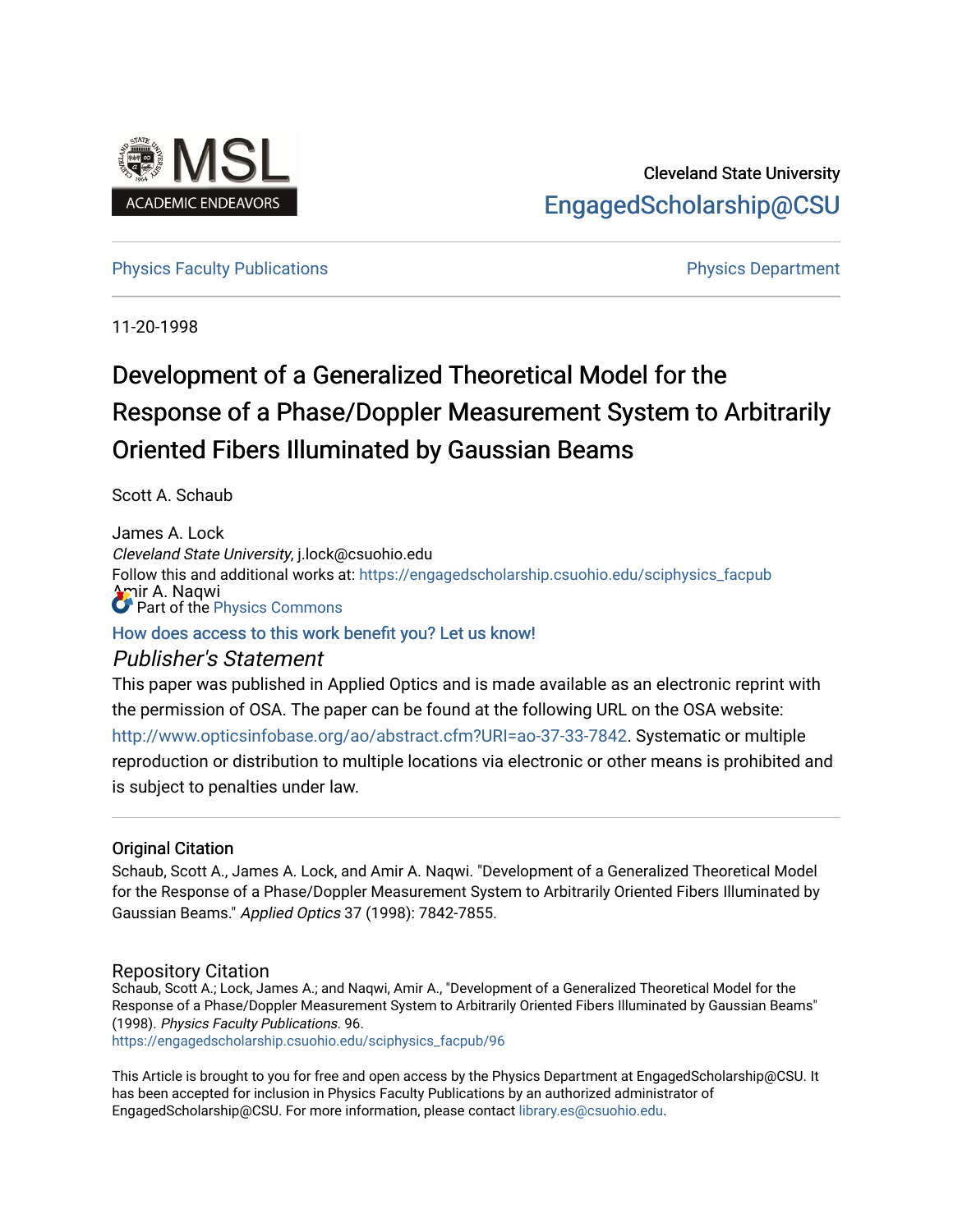# **Development of a generalized theoretical model for the** response of a phase/Doppler measurement system to **arbitrarily oriented fibers illuminated by Gaussian beams**

Scott A. Schaub, James A. Lock, and Amir A. Naqwi

We present a generalized theoretical model for the response of the phase/Doppler  $(P/D)$  measurement system to light scattered by cylindrical fibers. This theoretical model is valid for arbitrary fiber diameters and refractive indices, for Gaussian incident beams, and it accounts for arbitrary fiber orientations, fiber positions, and effects that are due to the two-dimensional receivers. The generalized P/D computer model (GPDCM) is the extension of an earlier study by the authors, combining past  $P/D$  simulation methodology with recent developments in modeling light scattering by tilted cylindrical fibers. A FOR-TRAN computer program that implements the GPDCM theoretical development was written and tested against known P/D results and physical expectations. To illustrate the capabilities of the GPDCM, we present computation results, comparing the effect of fiber tilt, fiber position, and receiver aperture on the performance of PyD systems configured in backscatter and sidescatter arrangements. Calculations show that the effects of fiber tilt and position are most pronounced in the backscatter  $P/D$  arrangement, resulting in broadening of the measured phase distribution. The calculated mean phase shifts, however, were found to be essentially independent of the above factors. Computational results also showed that the effect of fiber tilt and position on phase-distribution measurements can be reduced through proper choice of aperture shape and by imposition of threshold criteria on measurable signal characteristics such as the amplitude ratio and visibilities. The GPDCM provides a computational tool that will be valuable in the design, optimization, and evaluation of P/D fiber measurement systems. © 1998 Optical Society of America

*OCIS codes:* 290.0290, 280.1100, 120.3180.

#### **1. Introduction and Background**

Instrumentation that would provide real-time, online determination of the diameter distribution of small fibers has important applications in several fiber-based industries, including those producing insulations, reinforcements, and optical fibers. These fibers are produced from many different materials, including a variety of glasses as well as synthetic materials such as polyethylene and polypropylene. Reliable, on-line instrumentation would provide fiber industries a valuable tool to

currently no accepted method for performing online fiber-diameter measurements, one technique showing some promise, which we examine in this work, is based on phase/Doppler  $(P/D)$  laser light scattering. For many years  $P/D$  measurement instrumentation has been used successfully for sizing dynamic sprays and spherical aerosols. Many studies have

been presented in the literature that have addressed design considerations as well as the applicability of the PyD technique to spherical aerosol sizing under various measurement conditions.<sup>1-5</sup> The  $P/D$ method has proved attractive for *in situ* measurements, as it offers several important advantages over alternative techniques, including nonintrusive operation, high spatial resolution, simultaneous particle size and velocity measurements, and measurements that are independent of absolute intensity. Despite

assist in fiberizing research and development, quality-control monitoring, and potentially to improve plant production efficiencies by means of online monitoring and feedback. Although there is

S. A. Schaub is with Mission Research Corporation, 1720 Randolph Road, S.E., Albuquerque, New Mexico 87106. J. A. Lock is with the Department of Physics, Cleveland State University, Cleveland, Ohio 44115. A. A. Naqwi is with TSI, Incorporated, 500 Cardigan Road, St. Paul, Minnesota 55126. The email address for S. A. Schaub is sschaub@ricochet.net.

Received 7 April 1998; revised manuscript received 31 August 1998.

<sup>0003-6935/98/337842-14\$15.00/0</sup> 

<sup>© 1998</sup> Optical Society of America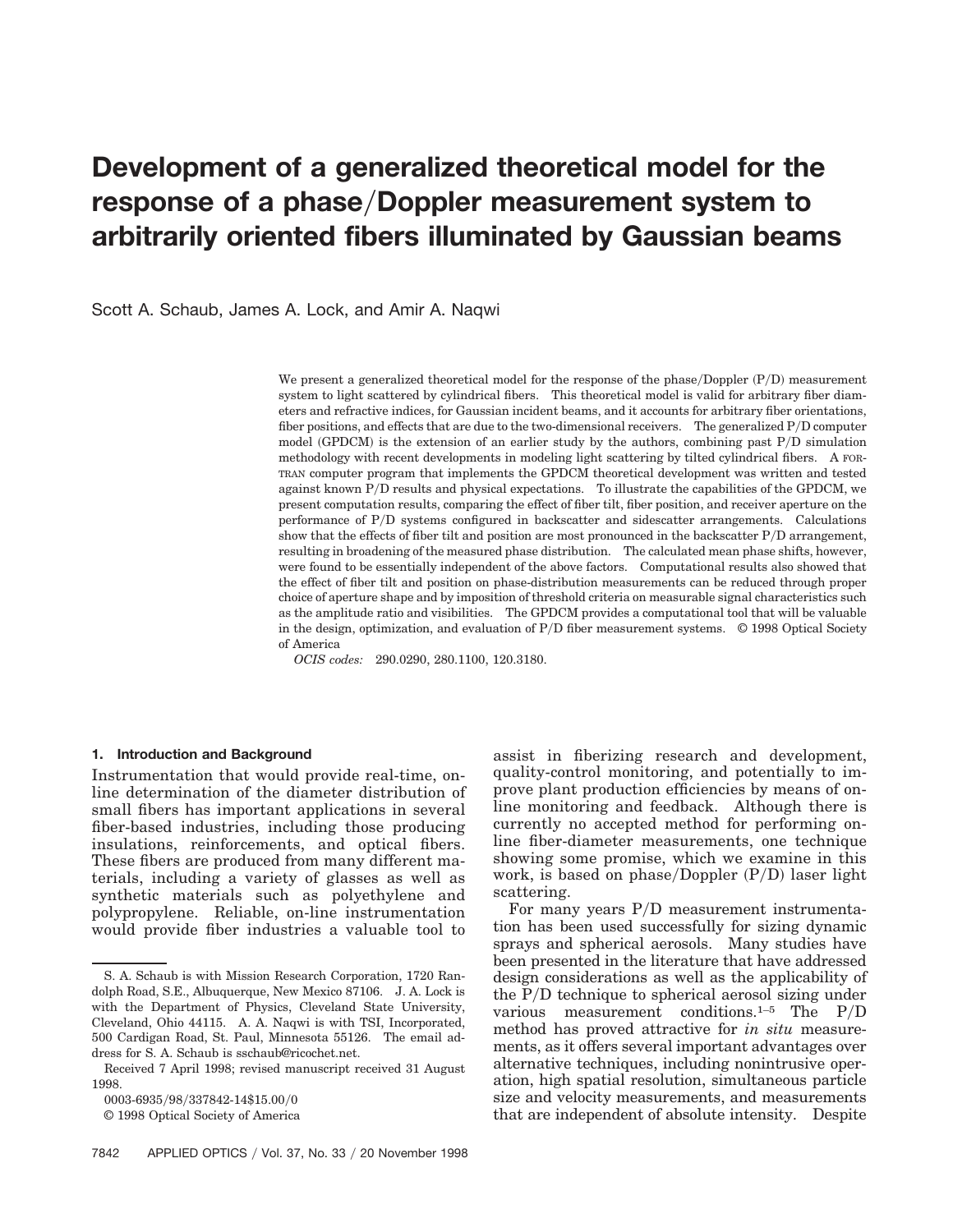the successes in spherical aerosol sizing, only recently has serious effort been made to generalize the P/D measurement technique to sizing cylindrical fibers.

One complication in sizing fibers arises from the fact that, for many applications, the fibers are presented to the measurement volume in arbitrary orientations. This fiber tilt effect has no analogy in spherical aerosol sizing and results in additional uncertainty in measurement of the  $P/D$  phase shift and thus fiber diameter. Another difference is that the fibers scatter light as a thin cone (or thin sheet in the case of normal beam/fiber incidence), thus resulting in a reduced region of space in which to position the instrumentation. The successful design of a  $P/D$ system for sizing cylindrical aerosols will require us to address several specific design objectives. Two of the most important include:

1. Identification of experimental configurations that provide a one-to-one (preferably linear) relationship between the  $P/D$  phase shift and fiber diameter. This aspect of the  $P/D$  instrument development was examined in an earlier study with a plane-wave, perpendicular fiber model.6

2. Identification of experimental configurations and/or signal-processing options that successfully manage the problems associated with fiber tilt. Fiber tilt, translation, and finite receiver effects are all examined with the  $P/D$  model developed in this paper.

To complicate matters further, the above design goals must be accomplished within the overall restrictions established by various physical and operational constraints imposed by the particular application under consideration. In many cases, such as in the sizing of fiberglass insulation, these restrictions can limit the choice of scattering angles and  $P/D$  lens focal lengths that can be used effectively.6

Although the effects of fiber tilt can and must be evaluated experimentally, there are several important reasons why computer modeling represents a valuable component in  $P/D$  instrument design.

1. When experimental testing is performed, only a limited number of experimental configurations can be examined, because of limited available hardware. Computer modeling allows investigation of any possible configuration prior to fabricating actual hardware components, thus limiting the expense associated with system design and optimization.

2. Also, experimental measurements tend to be somewhat time-consuming. The ability to predict the response of various experimental configurations by means of computer models allows a more rapid investigation of the relevant parameter space than could be accomplished with experimental measurements alone.

3. Although very fine fibers exist in many fiberglass products, one cannot, in general, produce fibers smaller than  $\sim$ 1.5  $\mu$ m and still maintain the uniformity that is necessary for experimental testing of a single fiber. As such, computer modeling might represent the only practical means for predicting the response of the  $\overline{P/D}$  instrument to fibers smaller than  $\sim$ 1.5 µm in diameter. In addition, computer modeling allows for evaluation of the system response for diameters that might not be available in the set of fiber test samples.

As is generally the case, however, to obtain the most complete understanding of the problem at hand, theory and experiment should be pursued in parallel as part of a comprehensive research program. Input from each approach provides unique insight into the underlying fundamental physics that cannot always be easily determined with the complementary approach.

In earlier modeling efforts, Mignon *et al*.,7 Naqwi and Jensen,8 and Naqwi *et al*.9 considered modeling light scattering by tilted fibers in a  $P/D$  system from a geometrical-optics viewpoint and considered only the contribution of light transmitted directly through a dielectric fiber. Schaub *et al*.6 performed modeling of finite absorbing cylindrical fibers in a  $P/D$  system, using a Lorenz–Mie analogy. Using this method, we examined the linearity of the phase–diameter relationship for the fiberglass measurement application but assumed plane-wave incident fields and perpendicular fiber orientations.

In this paper we address some of the limitations of earlier modeling and present a generalized  $P/D$  computer model (GPDCM) for the response of the  $P/D$ system to cylindrical fibers that includes the ability to account for arbitrarily oriented fibers, focused Gaussian incident beams, and effects that are due to the finite nature of the receiver assembly. The capabilities provided by this higher-fidelity model of the  $P/D$ system are important in obtaining more realistic insight into instrument performance.

In Section 2 we present a discussion of the development of the GPDCM, including an outline of the relevant geometries and coordinate transformations required, a presentation of the light-scattering formalism, a brief discussion on modeling of the receiver assembly, and discussion of the output quantities of interest. In Section 3 we outline some general observations regarding the light scattering that can be made from a purely analytical viewpoint. In Section 4 we illustrate the computational capabilities of the GPDCM model by examining the effect of fiber tilt and fiber translation on  $P/D$  instrument performance. Finally, in Section 5 we summarize the major findings that affect the design of  $P/D$  fiber sizing instrumentation.

## **2. Theoretical Modeling**

#### A. Development of the Generalized Phase/Doppler Computer Model

The calculation of electromagnetic scattering of the crossed laser beams of a  $P/D$  particle sizing instrument by a tilted fiber is complicated by the mismatch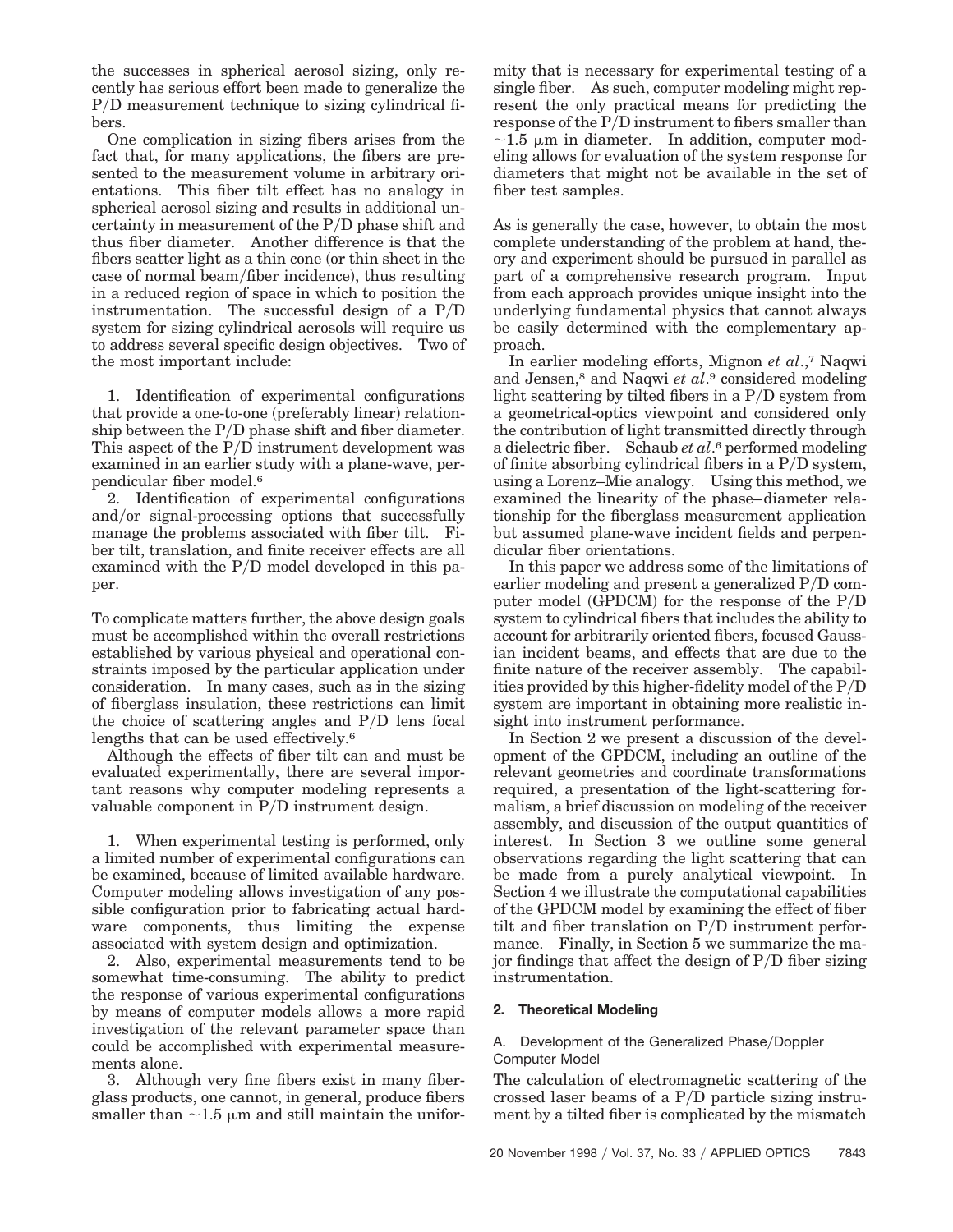

Fig. 1. Schematic of laboratory  $(L)$  and theory  $(T)$  coordinate systems used in theoretical modeling.

between the laboratory specification of the input parameters and the specific geometry employed in the numerical computation of the scattered fields. In the laboratory reference frame (denoted by subscript *L*!, the centers of the focal waists of the two crossed laser beams coincide at the origin of the *xL*, *yL*, *zL* coordinate system and their propagation directions lie in the  $x_L$ – $y_L$  plane (see Fig. 1). Incident-beam crossover angles  $\pm \alpha$  are measured relative to the  $x_L$ axis and are determined by the beam separation at the transmitting lens and the transmitter focal length. The two incident Gaussian beams have their electric-field polarizations in either the direction of the  $z<sub>L</sub>$  axis (denoted as parallel or *m* polarization) or in the  $x_L$ – $y_L$  plane (denoted as perpendicular or *e* polarization). The fiber is both displaced from and tilted with respect to the  $z<sub>L</sub>$  axis. In the theory reference frame (denoted by the subscript  $T$ ), however, the fiber's symmetry axis coincides with the  $z_T$ axis of the  $x_T, y_T, z_T$  coordinate system, and the propagation direction of an incident beam lies in the  $x_T$ – $z_T$ plane.

To compute scattering of the crossed incident beams by the fiber, the input parameters of the beams, fiber, and detectors must first be converted from the  $(L)$  frame to the  $(T)$  frame. The scattered fields produced by each of the two incident beams and evaluated at a point on the  $P/D$  receiver aperture are then computed in the  $(T)$  frame. The scattered fields are then converted from the  $(T)$  frame back to the  $(L)$ frame, where the respective components of the two sets of scattered fields are added together. Finally, the total scattered Poynting vector is calculated and integrated over the receiver aperture to produce the total light signal incident on the  $P/D$  receiver assembly.

In the following development the subscripts  $L, L'$ , or *T* denote whether the quantity under consideration is specified in the laboratory frame, the translated laboratory frame, or the theory frame, respectively. The subscript  $j = 1,2$  denotes the first or second PyD incident beam or the scattered wave produced by it. The superscript inc or scatt denotes whether the quantity under consideration pertains to a field incident on the fiber or scattered by it, respectively.

#### *1. Specification of the Input Parameters in the Laboratory Reference Frame*

The unit vector in the propagation direction of the *j*th incident beam in the  $(L)$  frame is

$$
\mathbf{\hat{k}}_{j,L}^{\text{inc}} = \cos \alpha \mathbf{\hat{u}}_{xL} \pm \sin \alpha \mathbf{\hat{u}}_{yL}, \qquad (1)
$$

where the upper sign corresponds to the  $j = 1$  beam, the lower sign corresponds to the  $j = 2$  beam, and the quantity  $\hat{u}$  denotes a unit vector. The wavelength of each beam is  $\lambda$  with a corresponding wave number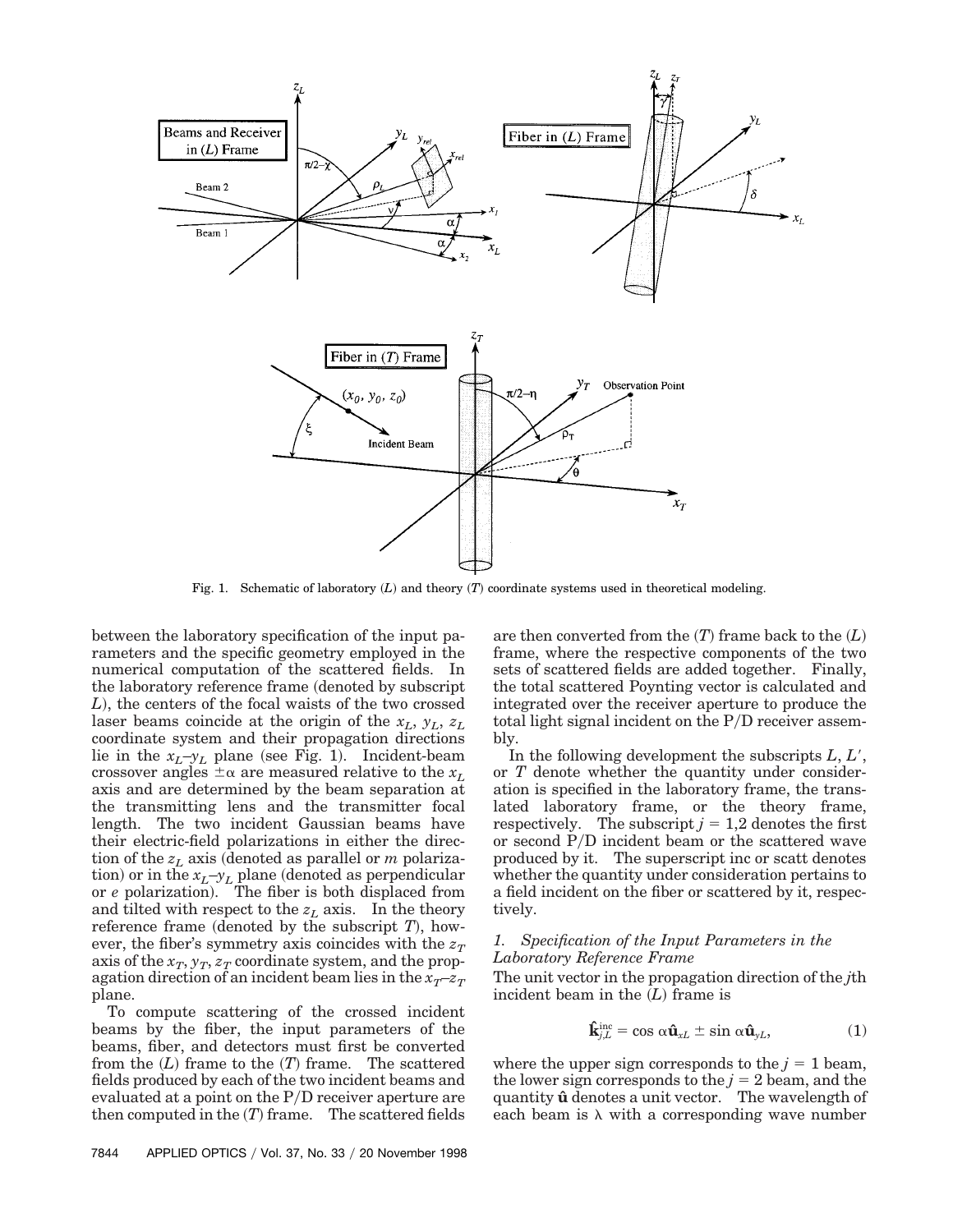$k = 2\pi/\lambda$ . The focal plane of each incident beam is assumed to have a Gaussian amplitude profile with a  $1/e$  electric field half-width  $w_0$ . The center of the focal waist of each beam is at the origin of the  $(L)$ frame.

The fiber is assumed to be a homogeneous infinite circular cylinder of radius *a* with a complex refractive index  $\bar{n}$ . The fiber symmetry axis crosses the  $x_L-y_L$ plane at  $(x_{\text{fib}}, y_{\text{fib}}, 0)$ , and it is tilted with respect to the  $z_L$  axis by the spherical coordinate system polar angle  $\gamma$  and azimuthal angle  $\delta$  (see Fig. 1). The center of the P/D receiver aperture is a distance  $\rho_L$  from the laboratory origin and is in the direction of the spherical coordinate system polar angle  $\pi/2$  –  $\chi$  and azimuthal angle  $\nu$ . The receiver plane is oriented normal to the radial direction, and the coordinates of a point on the receiver aperture with respect to the center position are  $(x_{rel}, y_{rel})$ , where the  $x_{rel}$  axis is parallel to the  $x_L$ – $y_L$  plane. A point on the receiver aperture (superscript  $d$ ) is then given in the  $(L)$  frame by

$$
x_L^d = \rho_L \cos \chi \cos \nu - x_{\text{rel}} \sin \nu - y_{\text{rel}} \sin \chi \cos \nu, \quad (2)
$$

$$
y_L^d = \rho_L \cos \chi \sin \nu + x_{\text{rel}} \cos \nu - y_{\text{rel}} \sin \chi \sin \nu, \qquad (3)
$$

$$
z_L^d = \rho_L \sin \chi + y_{\text{rel}} \cos \chi. \tag{4}
$$

### *2. Specification of the Input Parameters in the Theory Frame*

In the theory frame  $(T)$ , the unit vector in the propagation direction of an incident beam is

$$
\mathbf{\hat{k}}_{j,T}^{\text{inc}} = \cos \xi \mathbf{\hat{u}}_{xT} - \sin \xi \mathbf{\hat{u}}_{zT} \tag{5}
$$

and the center of the beam focal waist is located at the point  $(x_0, y_0, z_0)$ . The incident beam is said to be  $\epsilon$ polarized if its electric field is in the positive  $y_T$  direction as in Ref. 10, and it is  $\mu$  polarized if its magnetic field is in the negative  $y_T$  direction. Evidently, the theory frame for the  $j = 1$  beam differs from the theory frame of the  $j = 2$  beam. Also, note that the  $\epsilon$  and  $\mu$  polarizations employed in the  $(T)$  frame are not identical with the *e* and *m* polarizations specified in the  $(L)$  frame. The center of the receiver aperture is a distance  $\rho_T$  from the origin of the  $(T)$  frame. An observation point on the receiver aperture is in the direction of the spherical coordinate system polar angle  $\pi/2$  –  $\eta$  and azimuthal angle  $\theta$ . The angles  $\theta$  and h are known as the horizontal and vertical scattering angles, respectively. The scattered wave at the receiver is  $\epsilon$  polarized if its electric field lies in the  $x_T - y_T$ plane as in Ref. 10, and it is  $\mu$  polarized if its magnetic field lies in the  $x_T$ – $y_T$  plane.

#### *3. Transformation of Quantities from the Laboratory Frame to the Theory Frame*

A translation of the scattering apparatus in the *xL* direction by the distance  $-x_{\text{fib}}$  and in the  $y_L$  direction by the distance  $-y_{\text{fib}}$  moves the origin of coordinates from the beam intersection point to a point on the fiber axis. The beam intersection point then has the coordinates  $(-x_{\text{fib}}, -y_{\text{fib}}, 0)$  in the translated laboratory frame  $(L')$ , and the location of a point on the receiver is given by

$$
x_{L'}^d = x_L^d - x_{\text{fib}},\tag{6}
$$

$$
y_{L'}^d = y_L^d - y_{\text{fib}},\tag{7}
$$

$$
z_{L'}^d = z_L^d. \tag{8}
$$

The distance from the origin of the  $(L')$  frame to the point on the receiver aperture is

$$
\rho_{L'} = \left[ (x_{L'}^d)^2 + (y_{L'}^d)^2 + (z_{L'}^d)^2 \right]^{1/2},\tag{9}
$$

and its spherical coordinate system polar and azimuthal angles are  $\chi'$  and  $\nu'$ , respectively, where

$$
\tan \chi' = \frac{z_L^d}{\left[ (x_L^d)^2 + (y_L^d)^2 \right]^{1/2}},\tag{10}
$$

$$
\tan \nu' = \frac{y_{L'}^d}{x_{L'}^d}.
$$
\n(11)

A rotation of

$$
[R_j] = [R_{zL}(-\phi)][R_{yL}(-\gamma)][R_{zL}(-\delta)] \tag{12}
$$

connects the translated laboratory frame  $(L')$  with the theory frame  $(T)$ , where the angle  $\phi$  is defined by

$$
\cos \phi = \cos \beta \cos \gamma / (\cos^2 \beta \cos^2 \gamma + \sin^2 \beta)^{1/2}, \quad (13)
$$

$$
\sin \phi = -\sin \beta / (\cos^2 \beta \cos^2 \gamma + \sin^2 \beta)^{1/2}, \tag{14}
$$

with

$$
\beta = \delta \mp \alpha. \tag{15}
$$

The upper sign in Eq.  $(15)$  corresponds to the  $j = 1$ beam, the lower sign corresponds to the  $j = 2$  beam, and the notation  $[R_{zL}(-\delta)]$ , for example, denotes a rotation of the light-scattering apparatus by the angle  $-\delta$  about the  $z_L$  axis. The first two rotations of Eq.  $(12)$  align the fiber axis with the  $z_T$  axis, and the final rotation places the propagation direction of the incident beam in the  $x_T$ – $z_T$  plane.

The rotation  $[R_j]$  converts the unit vector in the propagation direction of the *j* beam from the form of Eq.  $(1)$  in the  $(L)$  or  $(L')$  frame to the form of Eq.  $(5)$  in the  $(T)$  frame, where the diagonal incident angle  $\xi$  of the beam is given by

$$
\cos \xi = (\cos^2 \beta \cos^2 \gamma + \sin^2 \beta)^{1/2}, \quad (16)
$$

$$
\sin \xi = -\cos \beta \sin \gamma. \tag{17}
$$

After rotation from the  $(L)$  or  $(L')$  frame to the  $(T)$ frame, an *e*-polarized or *m*-polarized incident beam becomes a mixture of  $\epsilon$ -polarized and  $\mu$ -polarized incident beams by means of

$$
\begin{bmatrix} \hat{E}_{j,L}^{e,\text{inc}} \\ \hat{E}_{j,L}^{m,\text{inc}} \end{bmatrix} = \begin{bmatrix} \cos \psi & \sin \psi \\ -\sin \psi & \cos \psi \end{bmatrix} \begin{bmatrix} \hat{E}_{j,T}^{e,\text{inc}} \\ \hat{E}_{j,T}^{m,\text{inc}} \end{bmatrix}, \quad (18)
$$

$$
\begin{bmatrix}\n\hat{B}_{j,L}^{\text{e,inc}} \\
\hat{B}_{j,L}^{\text{m,inc}}\n\end{bmatrix} = \begin{bmatrix}\n\cos \psi & \sin \psi \\
-\sin \psi & \cos \psi\n\end{bmatrix} \begin{bmatrix}\n\hat{B}_{j,T}^{\text{e,inc}} \\
\hat{B}_{j,T}^{\text{m,inc}}\n\end{bmatrix},
$$
\n(19)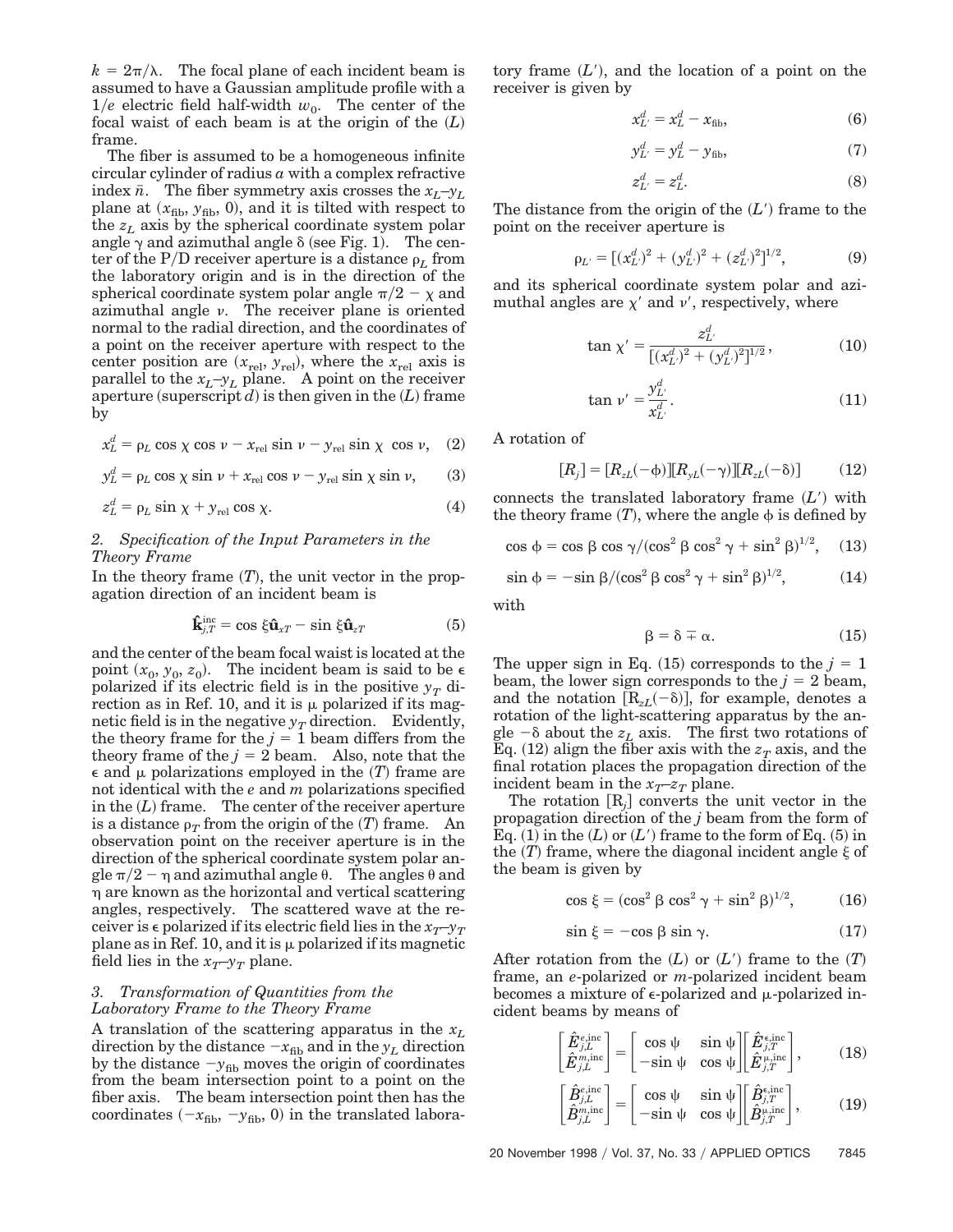where

$$
\cos \psi = \cos \gamma / \cos \xi, \tag{20}
$$

$$
\sin \psi = \sin \beta \sin \gamma / \cos \xi. \tag{21}
$$

The center of the beam waist  $(x_0, y_0, z_0)$  in the  $(T)$ frame is given by

$$
\begin{bmatrix} x_0 \\ y_0 \\ z_0 \end{bmatrix} = [R_j] \begin{bmatrix} -x_{\text{fib}} \\ -y_{\text{fib}} \\ 0 \end{bmatrix},
$$
\n(22)

and the position of a point on the receiver aperture is

$$
\begin{bmatrix} x_T^d \\ y_T^d \\ z_T^d \end{bmatrix} = [R_j] \begin{bmatrix} x_L^d - x_{\text{fib}} \\ y_L^d - y_{\text{fib}}^d \\ z_L^d \end{bmatrix} . \tag{23}
$$

The horizontal and vertical scattering angles  $\theta$  and  $\eta$ of a point on the receiver aperture are then given by

$$
\cos \theta = \frac{x_T^d}{\left[ (x_T^d)^2 + (y_T^d)^2 \right]^{1/2}},\tag{24}
$$

$$
\sin \theta = \frac{y_T^d}{\left[ (x_T^d)^2 + (y_T^d)^2 \right]^{1/2}},\tag{25}
$$

$$
\tan \eta = \frac{z_T^d - z_0}{\{[(x_T^d)^2 + (y_T^d)^2]^{1/2} - x_0\}},\tag{26}
$$

with

$$
\rho_T = \rho_{L'}.\tag{27}
$$

*4. Computation of Scattering in the Theory Frame* For scattering of a diagonally incident plane wave by a fiber whose symmetry axis coincides with the  $z_T$ axis, the partial-wave scattering amplitudes for an e-polarized incident plane wave to produce  $\epsilon$ -polarized scattered waves are  $a_l(h)$ , where *l* is the partial-wave number and *h* is the cylindrical coordinate system continuous index that describes the expansion of an incident beam in an angular spectrum of plane waves. Similarly, the partial-wavescattering amplitudes for a  $\mu$ -polarized incident plane wave to produce  $\mu$ -polarized scattered waves are  $b_l(h)$ . The partial-wave-scattering amplitudes for cross-polarized scattering  $(i.e., an \epsilon$ -polarized incident plane wave produces  $\mu$ -polarized scattered waves, or a  $\mu$ -polarized incident plane wave produces  $\epsilon$ -polarized scattered waves) are  $q_l(h)$ . Crosspolarized scattering occurs only for a diagonally incident plane wave and is impossible for scattering by a homogeneous sphere. Expressions for  $a_l(h)$ ,  $b_l(h)$ , and  $q_l(h)$  are given in Refs. 10 and 11. If an incident beam is transversely localized, as is the case for a focused Gaussian beam, the partial-wave beamshape coefficients  $A_l(h)$  and  $B_l(h)$ , which describe the expansion scalar radiation potential of the incident beam in terms of the eigenfunctions of the scalar Helmholtz equation, must also be employed.

For a Gaussian beam whose electric-field half-

width satisfies  $w_0 \gg \lambda$ , the beam-shape coefficients are accurately approximated by the so-called localized approximation. Note that for our fiber applications,  $w_0 = 100-300 \mu m$  and  $\lambda < 1 \mu m$ , so that the above restriction is easily satisfied. For an e-polarized incident beam the localized approximation is<sup>10</sup>

$$
A_{l}(h) = \frac{\cos \xi}{[2s(1-h^{2})(\pi F)^{1/2}]}
$$
  
×  $\exp{-ik[hz_{0} + (1-h^{2})^{1/2}x_{0}]}$   
×  $\exp{-[h \cos \xi + (1-h^{2})^{1/2} \sin \xi]^{2}/4s^{2}}$   
×  $\exp{-s^{2}[ky_{0} + l(1-h^{2})^{-1/2}]^{2}/F}$ , (28)

$$
B_l(h) = 0,\t\t(29)
$$

where the beam confinement parameter is given by

$$
s = 1/kw_0,\tag{30}
$$

$$
F = \cos \xi [\cos \xi - h(1 - h^2)^{-1/2} \sin \xi]
$$
  
- 2is<sup>2</sup>kx<sub>0</sub>/(1 - h<sup>2</sup>)<sup>1/2</sup>. (31)

For a  $\mu$ -polarized incidence beam in the localized approximation, the expressions for  $A_l(h)$  and  $B_l(h)$ are interchanged. The  $s \to 0$  limit corresponds to plane-wave incidence.

After the plane-wave incident partial-wave scattering amplitudes are multiplied by the incident-beamshape coefficients as in Ref. 10, computation of scattering of a focused Gaussian beam by a fiber proceeds relatively straightforwardly. Specifically, the three partial-wave-summed scattering amplitudes  $S_{\epsilon}$ ,  $S_{\mu}$ , and  $S_{q}$  are evaluated at the horizontal and vertical scattering angles  $\theta$  and  $\eta$  of a point on the receiver aperture,

$$
S_{\epsilon}(\theta, h) = \sum_{l=-\infty}^{\infty} \exp(il\theta) a_{l}(h)
$$
  
×  $\exp\{-s^{2}[ky_{0} + l(1-h^{2})^{-1/2}]^{2}/F\},$  (32)

$$
S_{\mu}(\theta, h) = \sum_{l=-\infty}^{\infty} \exp(il\theta) b_{l}(h)
$$
  
×  $\exp\{-s^{2}[ky_{0} + l(1-h^{2})^{-1/2}]^{2}/F\},$  (33)

$$
S_q(\theta, h) = \sum_{l = -\infty}^{\infty} \exp(il\theta) q_l(h)
$$
  
×  $\exp\{-s^2[ky_0 + l(1 - h^2)^{-1/2}]^2/F\}$ . (34)

The far-zone association of the continuous index *h* with the propagation directions of the plane waves in the angular spectrum of the incident beam,

$$
\cos \eta = (1 - h^2)^{1/2}, \tag{35}
$$

$$
\sin \eta = h,\tag{36}
$$

is also employed. Equation  $(31)$  then becomes

$$
F = \left[\cos\xi\cos(\xi + \eta) - 2is^2kx_0\right]/\cos\eta, \qquad (37)
$$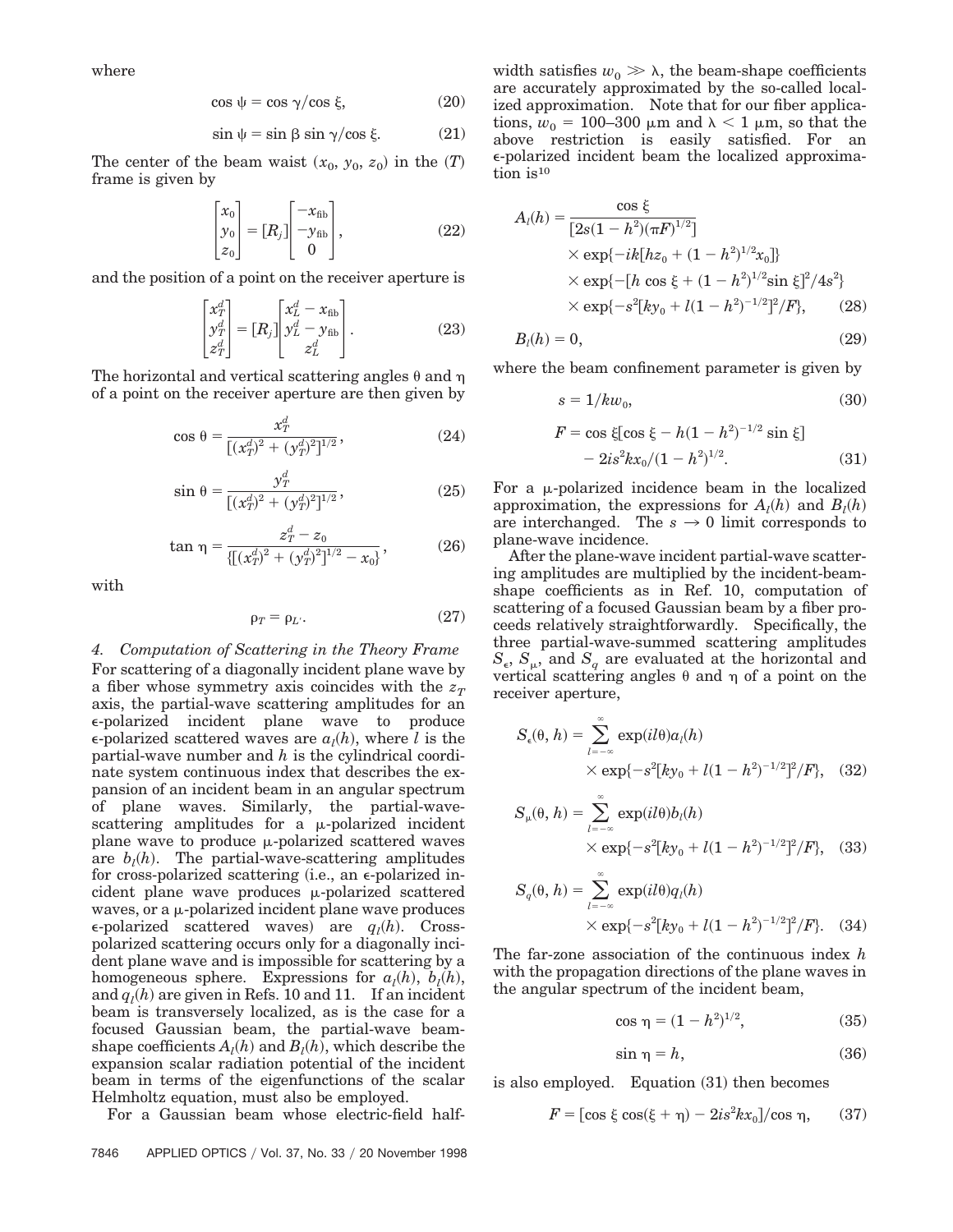and the amplitude and phase factors of the scattered wave in Eq.  $(38)$  are

$$
\epsilon_0 = F^{-1/2} \exp[-\sin^2(\xi + \eta)/4s^2] \exp[ik(\rho_T - x_0 \cos \eta
$$
  
- z<sub>0</sub> sin \eta)]. (38)

If the incident PyD beams are *e* polarized, the *j*-scattered electric field at a point on the receiver aperture in the  $(T)$  frame is then<sup>10</sup>

$$
\mathbf{E}_{j,T}^{\text{scatt}} = \epsilon_0 \hat{\mathbf{E}}_{j,T}^{\epsilon,\text{scatt}} (S_\epsilon \cos \psi + S_q \sin \psi) + \epsilon_0 \hat{\mathbf{E}}_{j,T}^{\mu,\text{scatt}} (-S_q \cos \psi + S_\mu \sin \psi).
$$
 (39)

The expressions for the scattered magnetic field, and for the scattered fields when the incident  $P/D$  beams are *m* polarized, are similar.

#### *5. Transformation of the Scattered Fields from the Theory Frame to the Translated Laboratory Frame*

The unit vectors of the  $\epsilon$ -polarized and  $\mu$ -polarized scattered electric and magnetic fields in the  $\theta$ ,  $\eta$  direction, corresponding to a point on the receiver aperture in the  $(T)$  frame, are again a mixture of *e*-polarized and *m*-polarized scattered fields in the  $(L')$  frame. But since the rotation angle of the mixture is quite complicated, we instead choose to apply the inverse rotation matrix  $[R_j]^{-1}$  to the  $\epsilon$ - and  $\mu$ -polarization unit vectors to determine their  $x_L$ ,  $y_L$ , and  $z_L$  components in the  $(L)$  frame directly. Specifically, we have

$$
\hat{\mathbf{E}}_{j,L'}^{\epsilon,\text{scatt}} = [R_j]^{-1} \hat{\mathbf{E}}_{j,T}^{\epsilon,\text{scatt}},\tag{40}
$$

with similar expressions for the  $\epsilon$ -polarized scattered magnetic field unit vector and the  $\mu$ -polarized scattered electric and magnetic field unit vectors in the  $\theta$ ,  $\eta$  direction in the  $(T)$  frame. These expressions are then combined with Eq.  $(39)$  to obtain the components of the *j*-scattered fields,  $\mathbf{E}_{j,L'}^{\text{scatt}}$  and  $\mathbf{B}_{j,L'}^{\text{scatt}}$ , in the  $(L')$ frame.

#### *6. Superposition of the Scattered Fields and Construction of the Total Poynting Vector*

Once the  $x_L$ ,  $y_L$ , and  $z_L$  components of both the  $j = 1$ and the  $j = 2$  scattered fields have been obtained for a point on the receiver aperture, the individual field components are added in the  $(L')$  reference frame according to

$$
\mathbf{E}_{L'}^{\text{total}} = \mathbf{E}_{1,L'}^{\text{scatt}} + \mathbf{E}_{2,L'}^{\text{scatt}},\tag{41}
$$

$$
\mathbf{B}_{L'}^{\text{total}} = \mathbf{B}_{1,L'}^{\text{scatt}} + \mathbf{B}_{2,L'}^{\text{scatt}}.\tag{42}
$$

for either *e*-polarized or *m*-polarized incident beams. The total scattered Poynting vector *S*total is then constructed according to

$$
Stotal = \text{Re}[\cos \chi' \cos \nu'(E_{y,L'}^{\text{total*}} B_{z,L'}^{\text{total*}} - E_{z,L'}^{\text{total*}} B_{y,L'}^{\text{total}}) + \cos \chi' \sin \nu'(E_{z,L'}^{\text{total*}} B_{x,L'}^{\text{total}} - E_{x,L'}^{\text{total*}} B_{z,L'}^{\text{total}}) + \sin \chi'(E_{x,L'}^{\text{total*}} B_{y,L'}^{\text{total*}} - E_{y,L'}^{\text{total*}} B_{x,L'}^{\text{total}})].
$$
(43)

Finally, the total scattered Poynting vector is integrated over the receiver aperture to produce the integrated detector power.

#### B. Modeling the Receiver Assembly

In addition to fiber tilt and finite-beam-size effects, there are additional factors that have not been included in the  $P/D$  model that could affect the computed phase-shift distribution. Among these factors is the propagation of light through the receiver assembly to the optical detectors. For the commercial TSI system considered in these studies, the relevant receiver components consist of two achromats, two plane mirrors, and a rectangular slit aperture. The two mirrors are used to produce a folding optical cavity that results in a more compact receiver assembly. As a fiber is moved within the crossed-beam measurement volume, the slit aperture serves to limit the extent of the measurement volume over which light can be collected. In the commercial TSI receivers, the two achromats are each split in half and mounted in separate receiver assemblies. Therefore, the entrance aperture of each receiver consists of a semicircular collection area. Modeling of the receiver assemblies is important, because it provides the ability to account for changing effective receiver sizes and angles (i.e., signal clipping) and can be used in modeling the effective size of the measurement volume.

To model the receiver assembly of the system, we took a straightforward geometrical-optics ray-trace approach with the simple objective of determining which scattered light rays incident on the entrance aperture of the receivers will pass through the slit aperture and therefore contribute to the measured signal intensity. The general approach consists of determining the propagation direction of the light emerging from the fiber given an integration point on the receiver lens and the fiber location. Given knowledge regarding the surface curvatures and separations of the lens surfaces, one can determine the path of the light ray, using Snell's law. Once the ray reaches the plane of the slit aperture, the coordinates of the ray intersection point are compared with the physical dimensions of the slit aperture to determine if the ray will pass through the aperture. In this paper we do not present the mathematical development for the ray-trace analysis but instead refer the reader to a previously published study<sup>12</sup> in this area.

Note that this ray-trace approach is used only to determine if a scattered ray emerging from the fiber (assumed a point source) will pass through the slit aperture. As such, it should be considered a first check to determine if light incident at a given integration point on the receiver entrance apertures will contribute to the total integrated power collected by the receiver. Even if the above analysis concludes that the geometric ray does pass through the aperture, the actual intensity in such a ray could be zero  $\alpha$  (or extremely small), owing to the relationship between the integration point and particular tilt or location of the fiber in the measurement volume.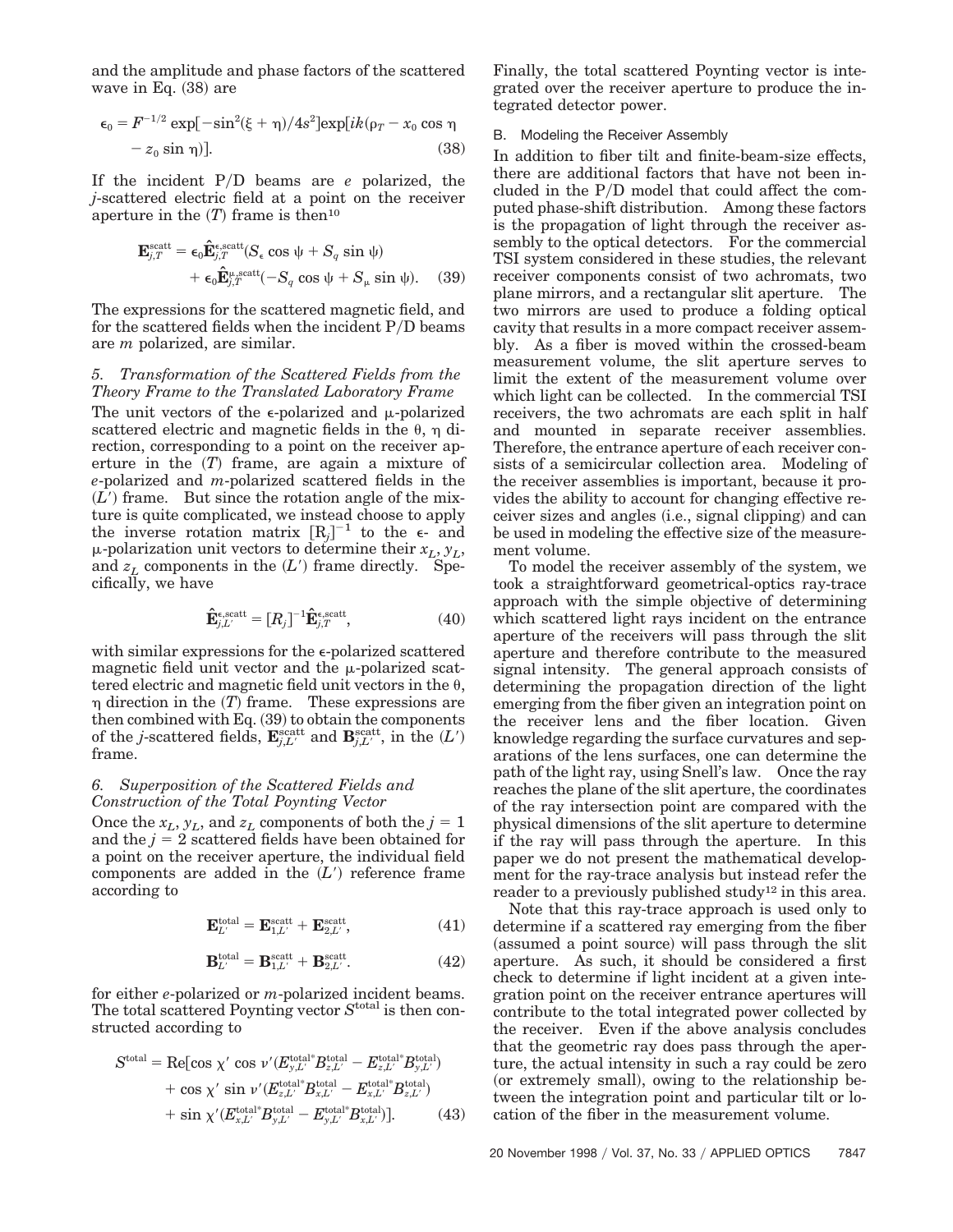

Fig. 2. Typical Doppler bursts illustrating the measurable quantities of interest.

#### C. Phase/Doppler Output Quantities of Interest

For the generalized  $P/D$  computer model we evaluate the output quantities (i.e., phase shift, visibility, and amplitude) in a similar manner as was presented in an earlier study.6 Below, we briefly summarize the approach.

If one calculates the integrated detector power as a function of beam phase shift, a sinusoidally varying function is observed. For the tilted fiber calculation, however, the integration is no longer one dimensional but must now be performed over the entire area of the receiver entrance aperture,

$$
P_n = \iint\limits_{\text{aperture}} S^{\text{total}} \mathrm{d}x_{\text{rel}} \mathrm{d}y_{\text{rel}},\tag{44}
$$

where the subscript *n* denotes the receiver under consideration. For detectors at two different angu $ar$  locations  $(n = 1,2)$  one obtains two similar functions. However, they are, in general, different in terms of amplitude, zero offset, and relative phase. An example showing typical  $P/D$  output signals is shown in Fig. 2. The high-frequency portion of the signal (with period  $\tau_D$ ) results from the fiber traversing the fringe planes and/or by movement of the fringes past the fiber, because of the beam frequency shift introduced by the Bragg cell. The Gaussian envelope of the signal is due to the Gaussian intensity variation across each focused laser beam. Note that for a fiber positioned statically in the measurement volume, only the high-frequency variation can be observed, and it is this portion of the signal that carries the diameter information. In general, the output from the detector can be written in the form

$$
P_n = A_n + B_n \sin(\varphi_B - \varepsilon_n), \tag{45}
$$

where  $\varphi_B$  is the beam 2 phase shift (from the Bragg cell),  $\varepsilon_n$  is the phase offset, and  $A_n$  and  $B_n$  are constants. Note that in this expression we consider only the high-frequency component of the signal. From this general form of the detector response, one can determine several quantities directly relevant to the  $P/D$  measurement method. The first of these is the signal visibility *V*, which is defined as

$$
V_n = \frac{P_{\text{max}} - P_{\text{min}}}{P_{\text{max}} + P_{\text{min}}} = \frac{(A_n + B_n) - (A_n - B_n)}{(A_n + B_n) + (A_n - B_n)} = \frac{B_n}{A_n}.
$$
 (46)

The detector phase shift can be determined from

$$
\tau_{12} = |\varepsilon_2 - \varepsilon_1|.\tag{47}
$$

Following the development of Ref. 6, the detector phase offset is determined with

$$
\tan \varepsilon_n = \left[ \frac{(\sin \varphi_1 - \sin \varphi_3) - \tilde{P}_n(\sin \varphi_2 - \sin \varphi_3)}{\tilde{P}_n(\cos \varphi_3 - \cos \varphi_2) - (\cos \varphi_3 - \cos \varphi_1)} \right],
$$
\n(48)

where

$$
\tilde{P}_n = \frac{P_n(\varphi_1) - P_n(\varphi_3)}{P_n(\varphi_2) - P_n(\varphi_3)}.
$$
\n(49)

The signal amplitude  $(B \text{ coefficient})$  can then be determined with

$$
B_n = \frac{P_n(\varphi_2) - P_n(\varphi_3)}{\sin(\varphi_2 - \varepsilon_n) - \sin(\varphi_3 - \varepsilon_n)},\tag{50}
$$

and the dc component (A coefficient) from

$$
A_n = P_n(\varphi_3) - B_n \sin(\varphi_3 - \varepsilon_n). \tag{51}
$$

#### **3. Analytical Results and Computational Checks**

#### A. Analytical Results

When a Gaussian beam is diagonally incident on a long dielectric fiber, the scattered wave in the far zone is a thin conical shell. The axis of the conical shell coincides with the fiber symmetry axis, and the cone's apex is the point where the beam crosses the fiber axis. The cone's opening half-angle is  $\pi/2 - \xi$ , and the shell includes the undeflected beam in the  $\eta$  $= (-\xi)$  direction. Since the scattered fields are proportional to  $\exp[-\sin^2(\xi + \eta)/4s^2]$  as in Eq. (38), the shell has the  $1/e$  angular half-thickness

$$
\Delta \eta = 2s,\tag{52}
$$

if  $\xi$  and  $\eta$  are small. For  $\lambda = 0.5145$  µm and  $w_0$  = 50  $\mu$ m, for example, the angular 1/*e* halfthickness of the conical shell is  $\Delta \eta = 0.19^{\circ}$ , which corresponds to 1.66 mm on a detector plane  $\rho_L = 500$ mm away. The light intensity within the conical shell in the  $\theta$  direction is proportional to the square of the magnitudes of the partial-wave-summed scattering amplitudes.

When the two  $P/D$  beams are incident on the fiber, the two scattered conical shells of light overlap to a greater or lesser extent, depending on both the fiber's tilt angles and its displacement from the origin of the  $(L)$  frame. If the fiber lies along the  $z_L$ axis and the beams are normally incident with  $\xi = 0^{\circ}$ , the scattered conical shells become planes and completely overlap. Since the  $P/D$  signal is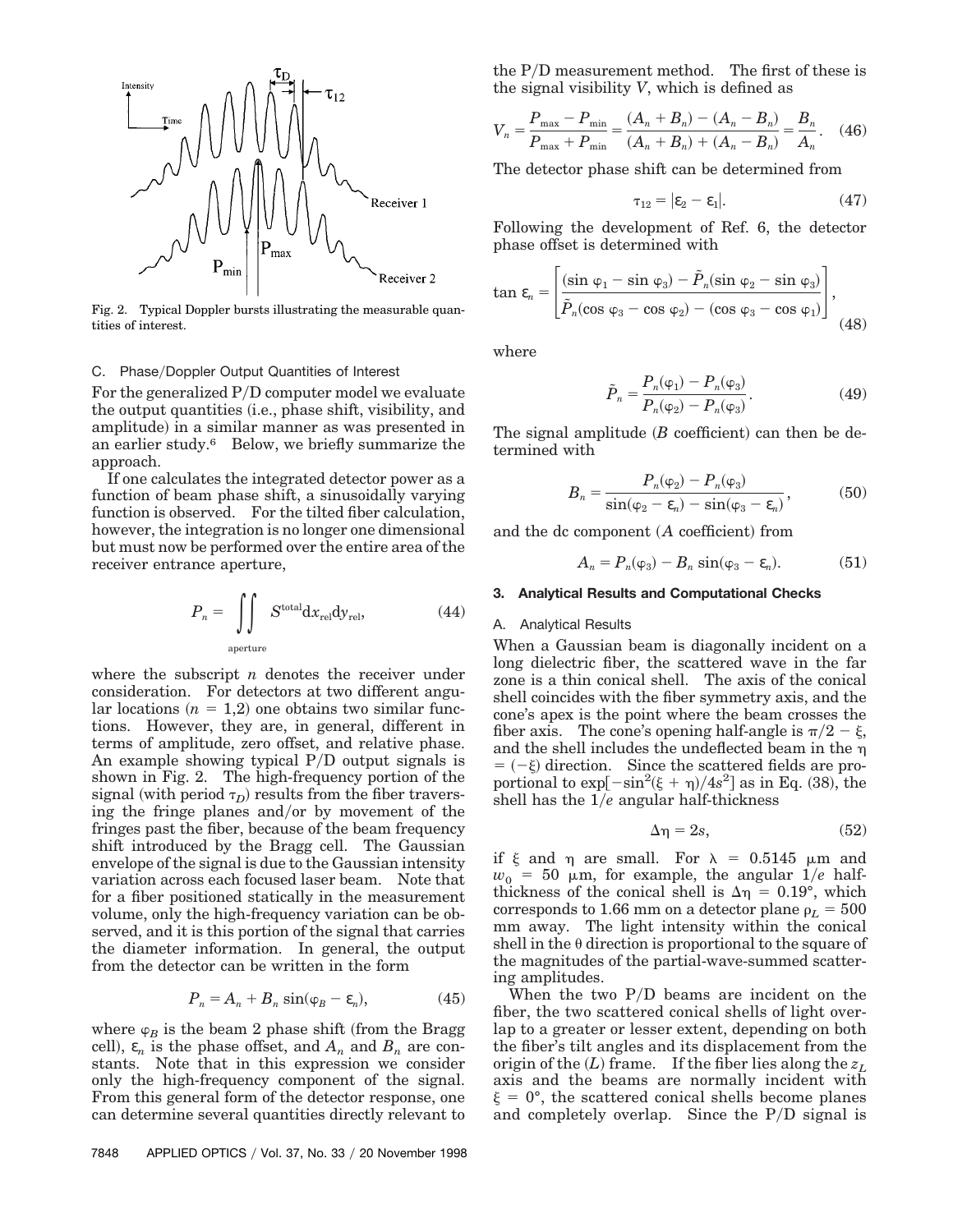contained in the interference of the scattered electric fields of the two beams, the case of perfect overlap gives a high-visibility  $P/D$  interference signal. However, if the fiber is tilted so that the two scattered conical shells do not overlap at the detector, no  $P/D$  interference signal is produced. Thus the visibility of the  $P/D$  interference signal sensitively depends on the fiber's tilt angles  $\gamma$  and  $\delta$ . If the two conical shells of scattered light are shifted with respect to each other along the common cone axis, owing to a displacement of the fiber from the origin of the  $(L)$  frame, the visibility of the  $P/D$  interference signal also decreases.

To estimate the dependence of the  $P/D$  signal on both the tilt and displacement of the fiber in the  $(L)$ frame, we consider beams with  $\lambda = 0.5145 \mu m$  and  $w_0 = 50 \mu m$ , as above, and a beam crossover angle of  $\alpha = 5^{\circ}$ . First, when the fiber is tilted in the  $\delta = 0^{\circ}$  and 180° directions (i.e., in-beam tilt) for arbitrary  $\gamma$  and  $x_{\text{fib}} = y_{\text{fib}} = 0$ , Eqs. (16) and (17) show that  $\xi_1 = \xi_2$ , and thus the two scattered conical shells of light completely overlap, thus giving no decrease in the visibility of the  $P/D$  interference signal. The only effect is a shift in the location of the scattered light at the detector. But when  $\delta = 90^{\circ}$  and  $270^{\circ}$  (i.e., cross-beam tilt), one scattered conical shell opens above the  $x_T$ – $y_T$  plane of the  $(T)$ frame (i.e.,  $\xi_1 > 0^{\circ}$ ), whereas the other opens below the plane (i.e.,  $\xi_2 < 0^\circ$ ). If  $\gamma$  is small, the  $1/e^2$ intensity point of the first conical shell coincides with the center point of the second when

$$
\gamma = (2)^{1/2} s / \alpha \approx 1.52^{\circ}
$$
 (53)

for the parameters given above. If the fiber is tilted greater than this amount when  $\delta = 90^{\circ}$  and 270°, the visibility of the  $P/D$  signal should dramatically decrease.

Second, when the fiber has no tilt in the  $(L)$  frame but crosses the  $x_L$ – $y_L$  plane at  $(x_{fib}, y_{fib}, 0)$ , the center of the focal waist of each of the two incident beams in the  $(T)$  frame has different  $(x_0, y_0, z_0)$  coordinates as in Eq.  $(22)$ . This causes the incident beams to cross the fiber at different positions along its axis. Since the apex of each conical shell of scattered light is the point where the incident beam crosses the fiber axis, a displacement of the fiber in the  $(L)$  frame produces different vertical shifts of the scattered conical shells along the common cone axis, and the overlap of the conical shells again decreases. The vertical shift of each beam in the  $(T)$  frame is

$$
\Delta z_T = z_0 + x_0 \tan \xi
$$
  
= -\gamma y\_{\text{fib}} \sin \delta \pm \gamma \alpha (x\_{\text{fib}} \sin \delta + y\_{\text{fib}} \cos \delta). (54)

Again, if  $\gamma$  is small, the  $1/e^2$  intensity point of the first conical shell coincides with the center point of the second when

$$
\gamma = [(2)^{1/2}s/\alpha](\rho_T/\rho_{\rm fib}),\tag{55}
$$

where

$$
\rho_{\rm fib} = [(x_{\rm fib})^2 + (y_{\rm fib})^2]^{1/2}.
$$
 (56)

Since  $\rho_T/\rho_{\text{fib}} \gg 1$ , the visibility of the P/D signal should depend on the fiber's degree of tilt more sensitively than it does on its displacement from the origin of the  $(L)$  frame.

#### B. Code Verification and Testing

The GPDCM development was implemented as a FOR-TRAN computer code. Several tests of the code were conducted to verify the accuracy of the model. First, during the subroutine development stage, tests were conducted on the subroutines employed by the tilted beam computer model. The subroutines were extensively tested for the correctness of the method of computation of the Bessel functions and Neumann functions; the plane-wave partial-wave scattering  $\text{amplitudes } a_l, b_l, \text{and } q_l; \text{ the recursion formula for the}$ angular functions; the summed scattering amplitudes  $S_{\epsilon}$ ,  $S_{\mu}$ , and  $S_{q}$ ; and the handling of the interior and exterior fiber size parameters for the diagonal incidence geometry. The scattered intensity for a single incident Gaussian beam was then computed for the range of beam widths  $(w_0 \gg a)$  to  $(w_0 \ll a)$ . It was numerically verified that for  $w_0 \gg a$  the scattered intensity was indistinguishable from that of plane-wave scattering. As  $w_0 \approx a$ , it was verified that edge-ray phenomena such as rainbows and large-angle transmission are damped, owing to smaller input light intensity at the edges of the fiber. For  $w_0 \ll a$  it was verified that all side scattering was lost and that only forward scattering and backscattering remain.

The performance of the integrated code that incorporates all aspects of the GPDCM was also verified with several additional tests. The computer model was first used to compute the results for the limiting case that corresponds to a perpendicular fiber  $(y = 0)$ illuminated by incident beams that possess very large beam waists, i.e.,  $w_0 = 10^4 \mu m$ . Under these conditions the GPDCM provided results equivalent to the plane-wave  $P/D$  model developed in an earlier study.6 We also tested the computer model by verifying that the computed results were independent of the azimuthal angle  $\delta$ , when  $\gamma = 0^{\circ}$ , 180°, and we performed test runs, comparing the dependence of the scattered light distribution at the receiver for a tilted fiber with the analytical predictions of Subsection 3.A. The results of calculations are shown in Fig. 3. These results have been generated by integration of the power over the beam phase shift  $\varphi_B$ . For a perpendicular fiber (i.e.,  $\gamma = 0^{\circ}$ , arbitrary  $\delta$ ), the computed scattered-light pattern is a thin horizontal sheet in the  $z_L = 0$  plane. As the fiber is tilted in-beam, the computed light pattern moved vertically on the face of the receiver but the scattered light from the two beams still overlapped. For cross-beam fiber tilt the computed light pattern also moved vertically, but in addition the two scattered light cones began to separate at the receivers. In both cases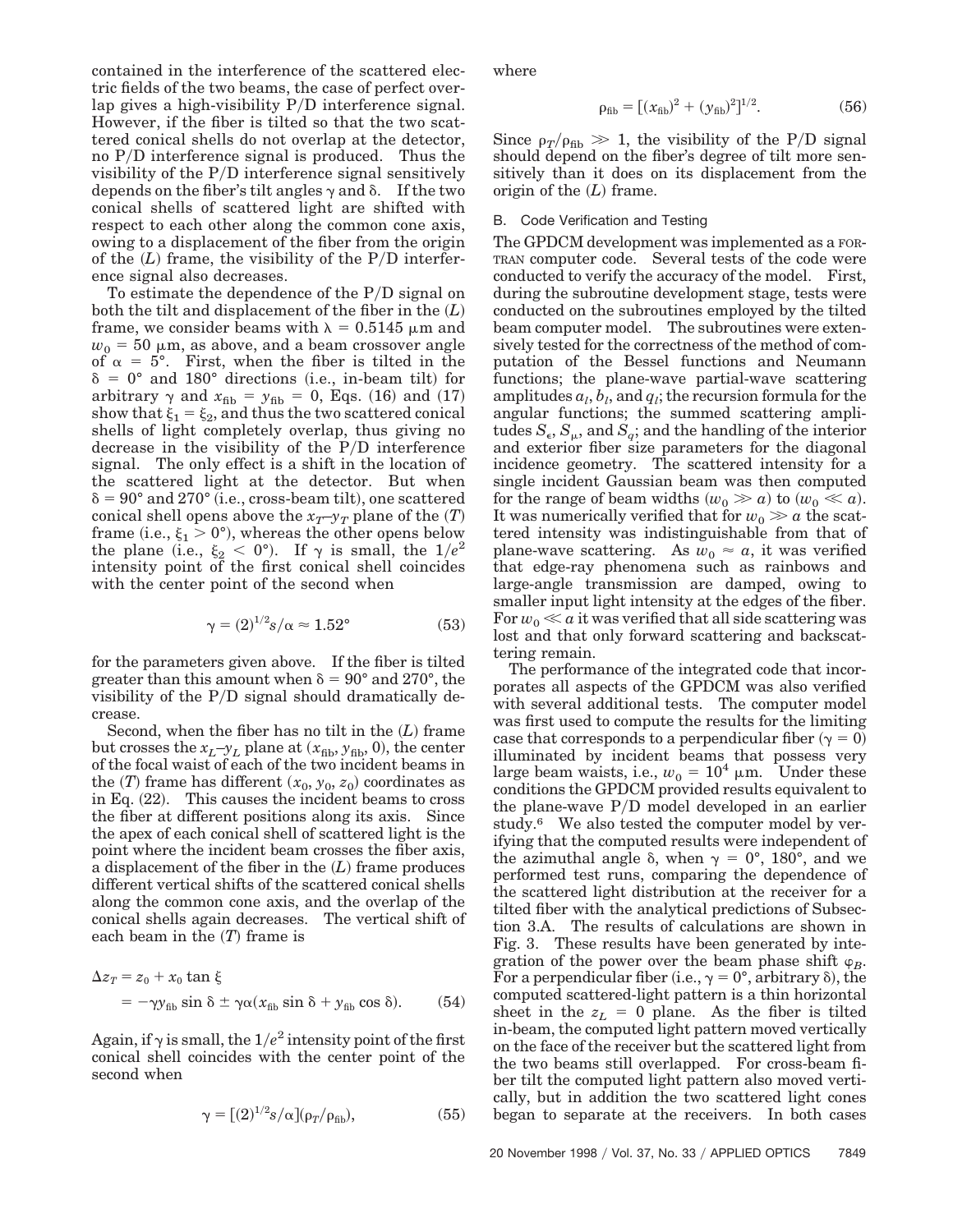

Fig. 3. Computed scattered-light distribution for an 18.3- $\mu$ m diameter fiber:  $\lambda = 514.5$  nm, 1.52 refractive index, 500 mm focal lengths, 17-mm beam separation,  $w_0 = 150 \mu m$ , parallel *e*-field polarization.

these computed light patterns are consistent with both experimental observation and the analytical predictions of Subsection 3.A.

#### **4. Computation Results**

In this section we outline several general observations regarding issues that are important in the design of a  $P/D$  system for measurement of cylindrical fibers. In support of these observations and recommendations, we present a limited set of supporting computations that were generated with the GPDCM.

#### A. Comparison between Backscatter and Sidescatter Arrangements

Earlier research<sup>6</sup> demonstrated that several  $P/D$  configurations can potentially be used for fiber-diameter measurements. Among these configurations, two are particularly notable. The sidescatter arrangement, in which the receivers are positioned nominally perpendicular to the incident beams, provides the best phase–diameter linearity, as defined by Eq.  $(22)$ of Ref. 6. The primary drawback of the sidescatter arrangement is the relatively large footprint of the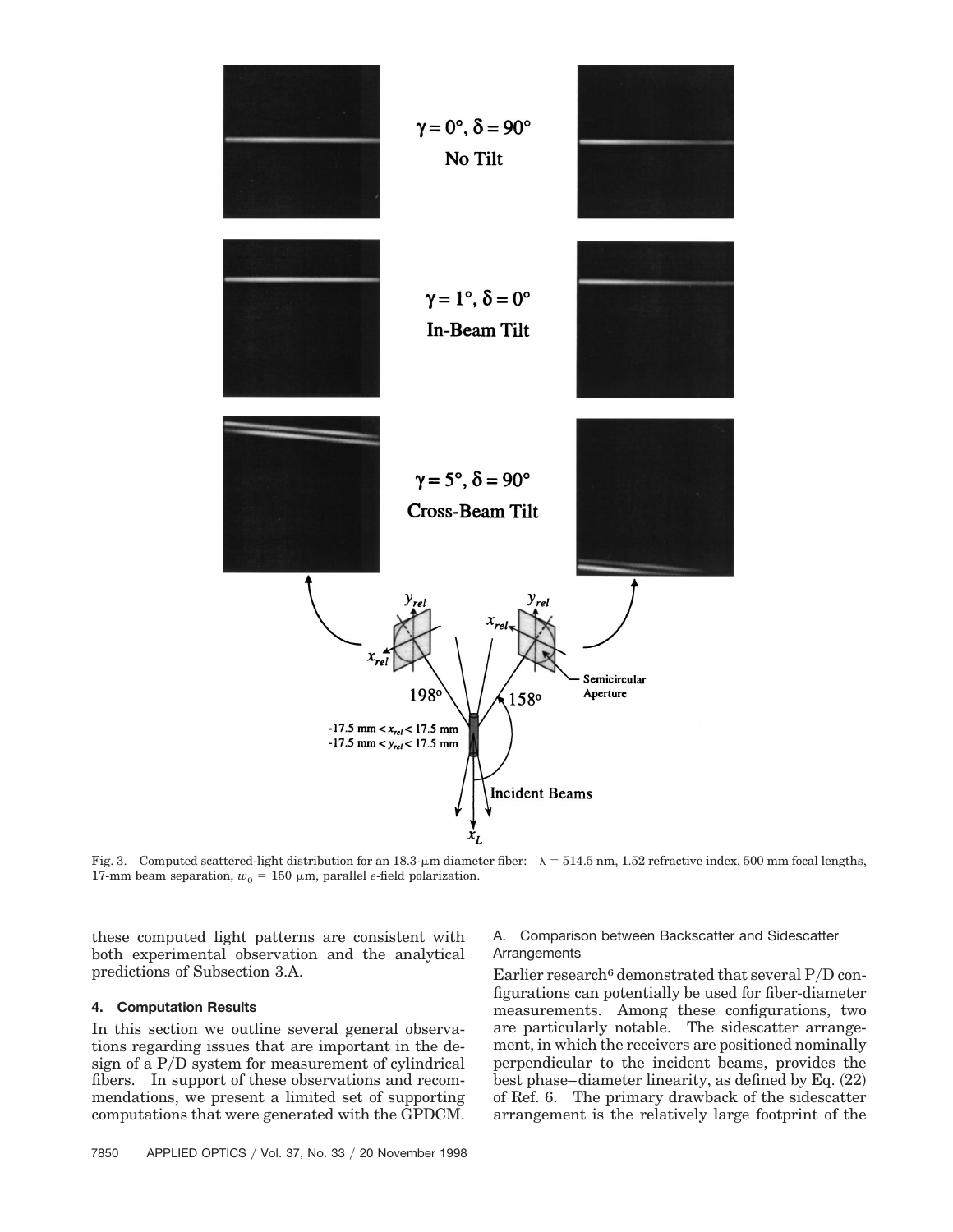

Fig. 4. Phase shift as a function of diameter computed with the plane wave and the GPDCM for both backscatter and sidescatter PyD arrangements.

instrument, which results in added alignment and stability difficulties for actual applications. Alternatively, the backscatter arrangement, in which the receivers are positioned nominally  $\pm 20^{\circ}$  from backscatter, provides a much smaller instrument footprint, thus resulting in a more compact and stable system. However, the phase–diameter response exhibited by the backscatter arrangement is not as linear as the sidescatter arrangement, thus resulting in larger diameter measurement uncertainties. We note that this earlier study6 was conducted with the plane-wave, perpendicular fiber theoretical model, which did not account for fiber tilt, translation, and finite aperture effects. To understand the influence of these additional factors, we performed additional simulations using the GPDCM developed in the preceding sections.

Since the GPDCM includes the effects of finite beam size, the computed results show significant variations in terms of relative intensity and visibility of the scattered light signals as fiber tilt angles and the position of the fiber are varied within the measurement volume. To examine the output from the GPDCM in a meaningful manner, we must determine approximate thresholds on both signal intensity and visibility that will define a validated measurement. To determine these approximate thresholds for intensity and visibility, we examined the output from the GPDCM for the special case that corresponds to a perpendicular, nominal  $15$ - $\mu$ m-diameter fiber, positioned at the center of the P/D measurement volume. Assuming that a  $14.9-15.1$ - $\mu$ m-diameter range represents an approximate upper limit on diameter for our application of interest, the average intensities would correspond to an approximate upper limit on the magnitude of the scattered-light signal we would expect to measure at each receiver. Assuming that the hardware is configured such that these computed intensities correspond to approximate detector saturation, we can then determine an estimation of the minimum threshold intensity by dividing the  $\sim$ 15- $\mu$ m-diameter average saturation intensity by the dynamic range of the detectors. For our studies we considered the case that corresponds to a detector dynamic range of 1000. For visibility we assumed minimum threshold values that correspond to 1% of the maximum calculated values. Note that the signal intensity thresholds differ for the backscatter and sidescatter arrangements.

Figure 4 presents the calculated phase shifts as a function of fiber diameter, computed with both the plane-wave, perpendicular fiber model and the GPDCM, for both the backscatter and sidescatter  $P/D$  configurations shown in Table 1. To generate Fig. 4, the tilt angles and the position of the fiber, as well as the diameter, were chosen randomly within the approximate detection limits given in Table 1. The scattering angles used in the  $P/D$  arrange-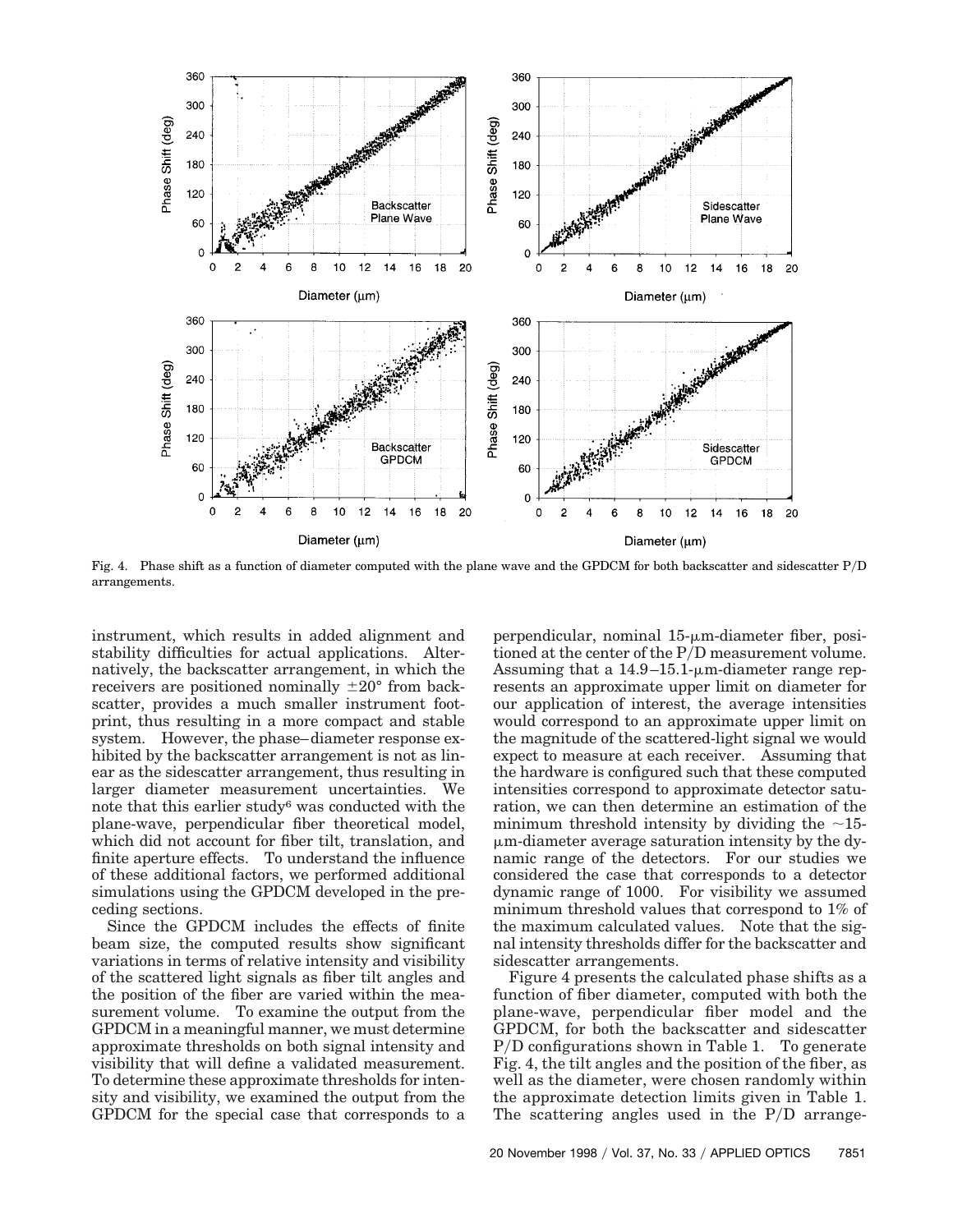**Table 1. Instrument Parameters for Backscatter and Sidescatter P**y**D Studies**

| Input Quantity                     | <b>Backscatter</b>                     | Sidescatter                        |
|------------------------------------|----------------------------------------|------------------------------------|
| Refractive index                   | 1.52                                   | 1.52                               |
| Incident beam wavelength           | $514.5 \text{ nm}$                     | $514.5 \text{ nm}$                 |
| Receiver angles                    | $160^\circ$ and $196^\circ$            | $82^{\circ}$ and $278^{\circ}$     |
| Transmitter/receiver focal lengths | $500 \text{ mm}$                       | $500$ mm                           |
| Radius of semicircular receivers   | $35 \text{ mm}$                        | $35 \text{ mm}$                    |
| Beam separation                    | $17 \text{ mm}$                        | $13 \text{ mm}$                    |
| Electric field polarization        | Along fiber axis $(m \text{ pol})$     | Perp. to fiber axis $(e$ pol)      |
| Gaussian beam waist radius         | $150 \mu m$                            | $150 \mu m$                        |
| Slit aperture dimensions           | $200 \mu m \times 400 \mu m$           | $200 \mu m \times 400 \mu m$       |
| Range of tilt angle $\gamma$       | $0^{\circ} < \gamma < 7^{\circ}$       | $0^{\circ} < \gamma < 7^{\circ}$   |
| Range of tilt angle $\delta$       | $0^\circ < \delta < 360^\circ$         | $0^{\circ} < \delta < 360^{\circ}$ |
| Range of fiber position $x_L$      | $-1020 \mu m \leq x_L \leq 1020 \mu m$ | $-330 \mu m < x_L < 330 \mu m$     |
| Range of fiber position $y_L$      | $-270 \mu m < y_L < 270 \mu m$         | $-270 \mu m < y_L < 270 \mu m$     |

ments considered in this paper are similar to the arrangement examined in Ref. 6. In this study, however, we used experimental parameters (i.e., incident wavelength, optics specifications) that correspond to commercially available components. A comparison of the results in Fig. 4 shows significantly less scatter (i.e., better linearity) for the sidescatter arrangement. The sidescatter arrangement is also less influenced by the occurrence of tilted/translated fibers as evidenced by the relatively close agreement between the plane-wave and GPDCM results. Figure 4 also shows that  $\text{tilt}/$ translation/aperture effects have a more significant impact on the larger-diameter fibers than on smaller fibers for the backscatter configuration, which is consistent with observations made during laboratory studies.

These results suggest that, when possible, the  $P/D$ system should be used in the sidescatter arrangement for performing fiber diameter measurements. However, for applications such as on-line fiberglass measurements, backscatter  $P/D$  arrangements provide several important practical advantages that must be considered when the overall optimum  $P/D$ arrangement is evaluated.

#### B. Impact of Receiver Shape

The standard receiver assemblies in the commercial TSI  $P/D$  system makes use of two semicircular collection lenses that can be positioned at arbitrary locations in space. Although this geometry proves to be useful in spherical aerosol sizing, calculations we performed suggest that this may not be the optimum receiver geometry for fiber sizing. Both simulations and experiment have shown that when the fiber is tilted, the scattered light is, in general, displaced vertically at the receiver apertures, thus resulting in a change in the effective aperture size  $(Fig. 5).$ 

To demonstrate the effect of the receiver aperture shape, we examined the computed phase response of the P/D system for fibers in the  $14.5-15.5$ - $\mu$ mdiameter range using the plane-wave model, GPDCM with a full semicircular receiver, and the GPDCM

with a reduced vertical receiver size. The reduced vertical dimension could be easily incorporated into an actual P/D system by placement of masks  $M_1$  and  $M<sub>2</sub>$  at the entrance aperture to the receivers (Fig. 5). In particular, we are interested in how the standard deviation in the computed phase shifts (i.e., phase broadening) is influenced by the three configurations examined.

The results of the simulations for both backscatter and sidescatter  $P/D$  arrangements are shown in Fig. 6 and illustrate several important points. As expected, the least amount of phase distribution broadening (i.e., smallest standard deviation in computed phase shift) is observed for the plane-wave models shown in Figs.  $6(a)$  and  $6(b)$ . Broadening for the plane-wave cases is caused by high-frequency oscillations in the  $P/D$  response curve but does not include the effects of fiber tilt/translation. For the backscatter configuration, shown in Fig.  $6(c)$ , a significant increase in standard deviation is observed, which results from the inclusion of the fiber tilt/translation and finite aperture effects. This phase broadening, however, can be reduced from approximately 17.9° to 14.1° [Fig. 6(e)] by reduction of the vertical extent of the receiver apertures from  $\pm 35$ to  $\pm 24$  mm. The narrower diameter distribution exhibited by  $[Fig. 6(e)]$  results from limiting the vertical extent of the receivers, which lessens the impact of



Fig. 5. Schematic illustrating the semicircular receiver aperture and the reduced aperture generated by application of masks  $M_1$ and  $M_{2}$ .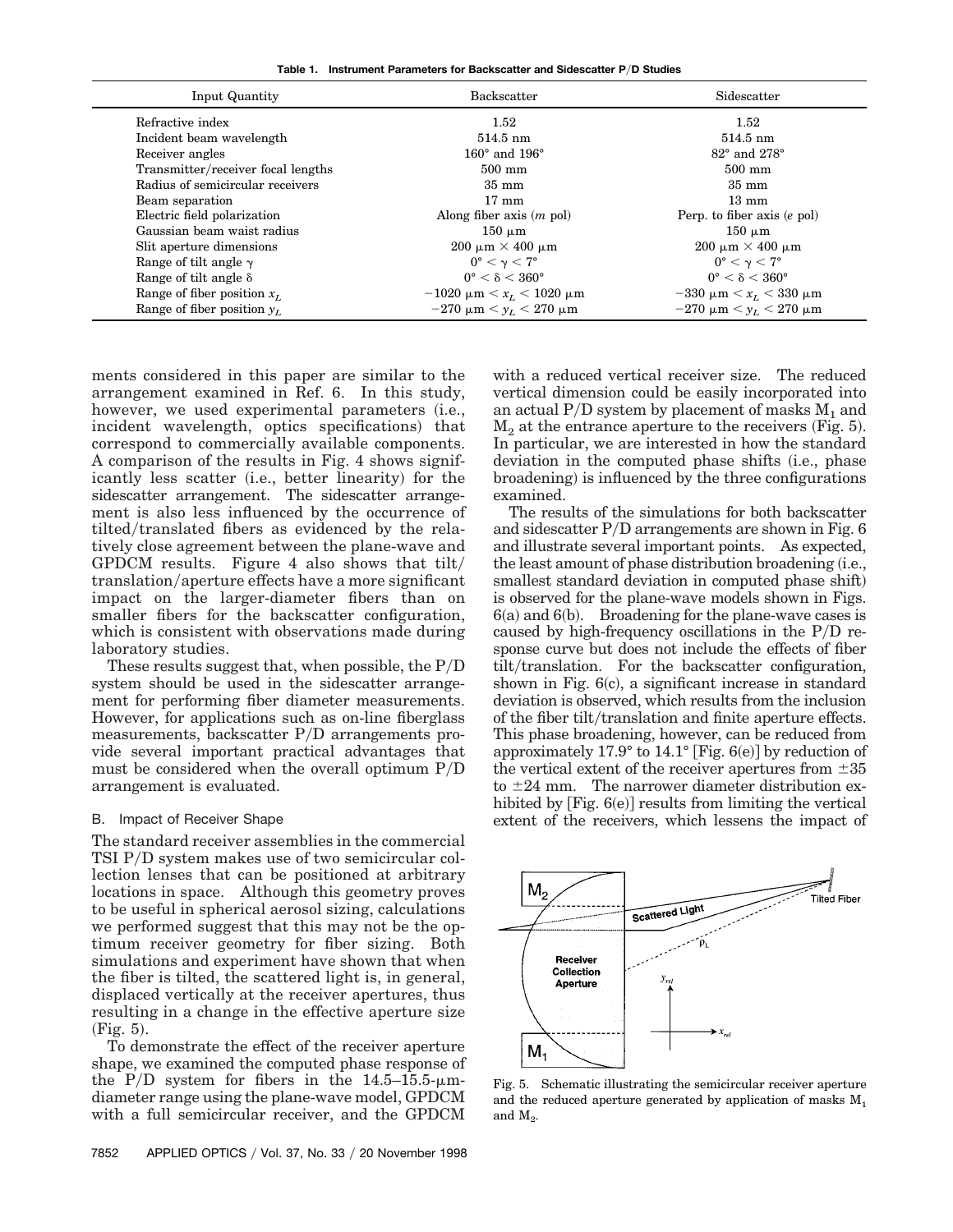

Fig. 6. Simulated phase distributions for fibers in the  $14.5-15.5$ - $\mu$ m-diameter range. The P/D parameters are given in Table 1; the total counts for all distributions are 500.

in-beam fiber tilt by elimination of portions of the receiver where the largest changes in effective aperture size will occur. In contrast to the backscatter arrangement, the sidescatter arrangement is less influenced by the presence of tilted/translated fibers, with both the mean and standard deviations showing little variation between Figs.  $6(b)$ ,  $6(d)$ , and  $6(f)$ . Interestingly, none of the factors considered in this study (i.e., tilt, translation aperture) has any significant impact on the value of the mean phase shifts that remain nearly constant for a given configuration, deviating by no more than  $\sim$ 1% for either the backscatter or sidescatter arrangement. This result is consistent with results of experimental studies that suggest that mean diameter changes can be accurately tracked despite the inability to determine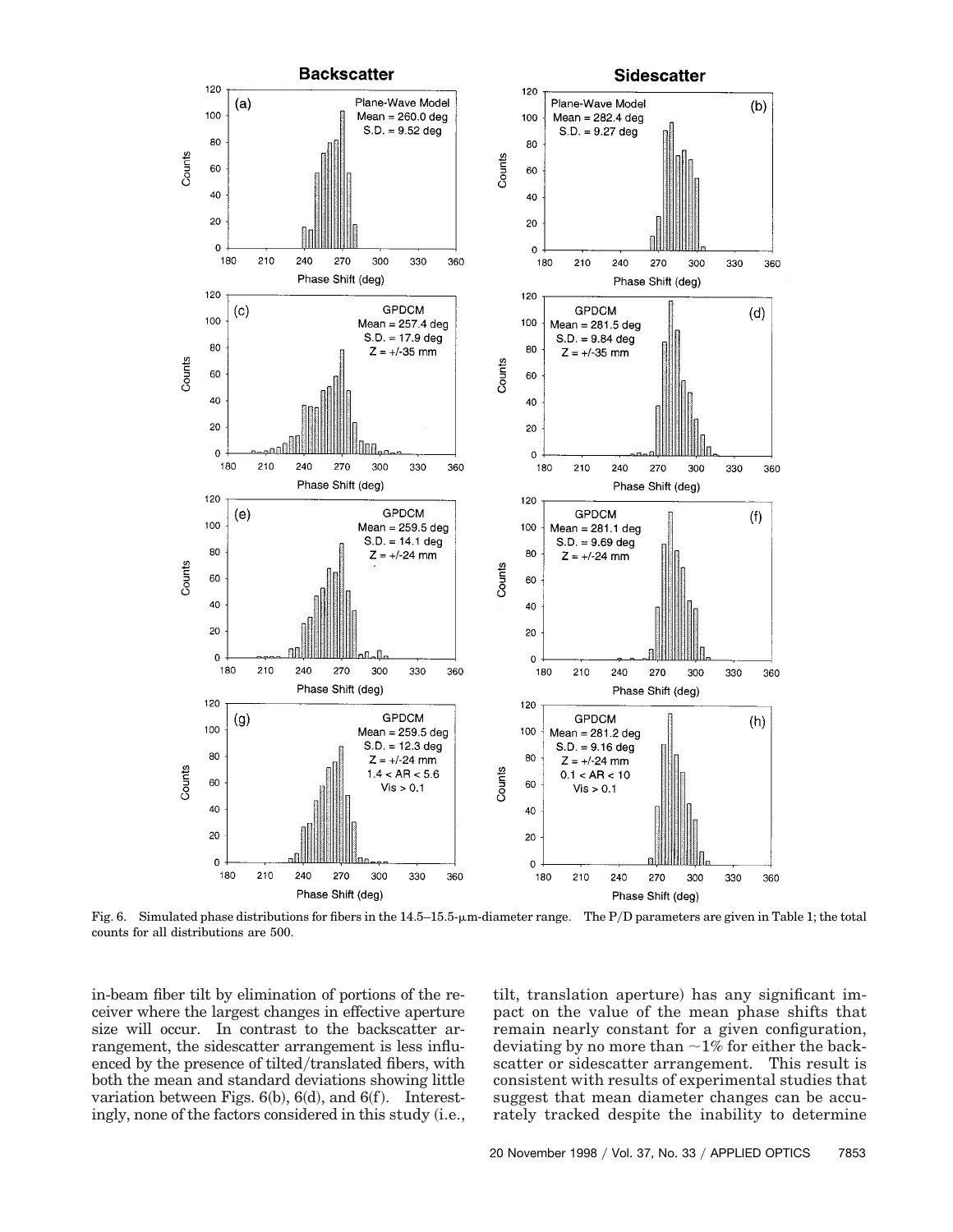fiber distribution accurately, owing to phase broadening.

### C. Effect of Visibility and Amplitude Thresholds on Phase **Distribution**

In addition to hardware considerations such as aperture shape, a different approach in dealing with fiber tilt is to attempt to eliminate measurements of tilted fibers during the signal-processing stage of the measurement. To accomplish this, one must be capable of identifying measurable signal characteristics that may be indicative of a tilted fiber that will produce an erroneous phase measurement. In this section we reexamine cases  $(e)$  and  $(f)$  of Fig. 6 to determine if reduced phase broadening would result if validations were limited only to those signals that satisfy certain criteria. Our approach consisted of evaluating the standard deviation of the computed phase shift for randomly chosen signal-processing values [i.e., minimum signal visibility threshold and acceptable range on amplitude ratio  $(AR)$ . The only other requirement was that at least 50% of the signals must satisfy these criteria. The phase distributions that result from imposing these threshold criteria on signal characteristics are presented in Figs.  $6(g)$  and  $6(h)$ . Note that the standard deviation of the phase shift with the backscatter configuration decreased from 14.1° to 12.2°, whereas the standard deviation of the phase distribution with the sidescatter arrangement was also slightly reduced. As before, the mean phase shift remains essentially unchanged by the signal visibility and amplitude ratio threshold requirements. We note that by imposing these thresholds, the percentage of signals considered valid must correspondingly decrease. These results suggest that we can reduce the standard deviation of the computed phase shift at the expense of validation rates by imposing threshold criteria on signal amplitude ratio and/or visibility. We note, however, that implementation of such thresholding methods into actual signal-processing instrumentation is not a trivial matter.

## **5. Conclusions**

We have presented a generalized phase/Doppler  $(P/D)$  computer (GPDCM) model for the response of the P/D measurement system to laser light scattering by cylindrical fibers. We expect that this model will provide a valuable computational tool by which design and evaluation of  $P/D$  fiber sizing systems can be performed. The GPDCM is valid for arbitrary fiber diameters and refractive indices, Gaussian incident beams, and it accounts for arbitrary fiber orientations, fiber positions, and effects that are due to the two-dimensional receivers. The calculations that we performed with both the plane wave and the GPDCM have provided important insights into the effects of fiber tilt, fiber translation, and finite slit aperture effects on the performance of the  $P/D$  system. In addition, the results have provided guidance on system design modifications that may be useful in optimizing the performance of the

P/D system for fiber measurement applications. Below, we summarize several of the important results and observations from the theoretical modeling efforts.

 $(1)$  In earlier research<sup>6</sup> it was demonstrated that the linearity of the phase–diameter response is better for sidescatter experimental arrangements than for comparable backscatter arrangements. In the calculations presented in this paper, we have shown that fiber tilt and translation effects are also more pronounced in the backscatter configuration than in the sidescatter configuration. These results would suggest that, when possible, use of the  $P/D$  system for fiber diameter measurements should be performed in the sidescatter arrangement. However, for applications such as wool fiberglass measurements, backscatter P/D arrangements provide several important advantages that must be considered when the optimum experimental arrangement is determined.

 $(2)$  For semicircular receiver entrance aperture, the observed phase broadening in the backscatter arrangement is dominated by in-beam fiber tilt that results in vertical displacement of the scattered light on the face of the receivers. This displacement results in reduction in the effective aperture size, which translates into variations in the phase measurements. Calculations have shown that use of rectangular collection apertures (or semicircular apertures with limited vertical extent) will reduce the standard deviation of the measured phase shifts.

 $(3)$  Despite the impact of fiber tilt/translation and finite aperture effects on measurement of the fiber distribution, these factors have only a minimal affect on the mean phase shift. From a practical viewpoint this means that the  $P/D$  method can be used effectively for monitoring mean fiber diameter changes even though the ability to monitor distribution changes may be limited by fiber tilt/ $trans$ lation and finite aperture effects.

(4) Theoretical calculations have suggested that one can also reduce the standard deviation of the computed phase shift at the expense of signal validation rates by imposing threshold criteria on signal amplitude ratio and/or signal visibility.

The authors acknowledge the support of this research through the U.S. Department of Energy contract DE-FG03-96ER82229, project manager Rolf Butters.

#### **References**

- 1. M. Saffman, P. Buchhave, and H. Tanger, "Simultaneous measurement of size, concentration and velocity of spherical particles by a laser Doppler method," in *Laser Anemometry in Fluid Mechanics II*, R. J. Adrian, D. F. Durao, F. Durst, H. Mishina, and J. Whitelaw, eds. (LADOAN, Lisbon, Portugal, 1984), pp. 85-103.
- 2. S. V. Sankar and W. D. Bachalo, "Response characteristics of the phase Doppler particle analyzer for sizing particles larger than the light wavelength," Appl. Opt. 30, 1487-1496 (1991).